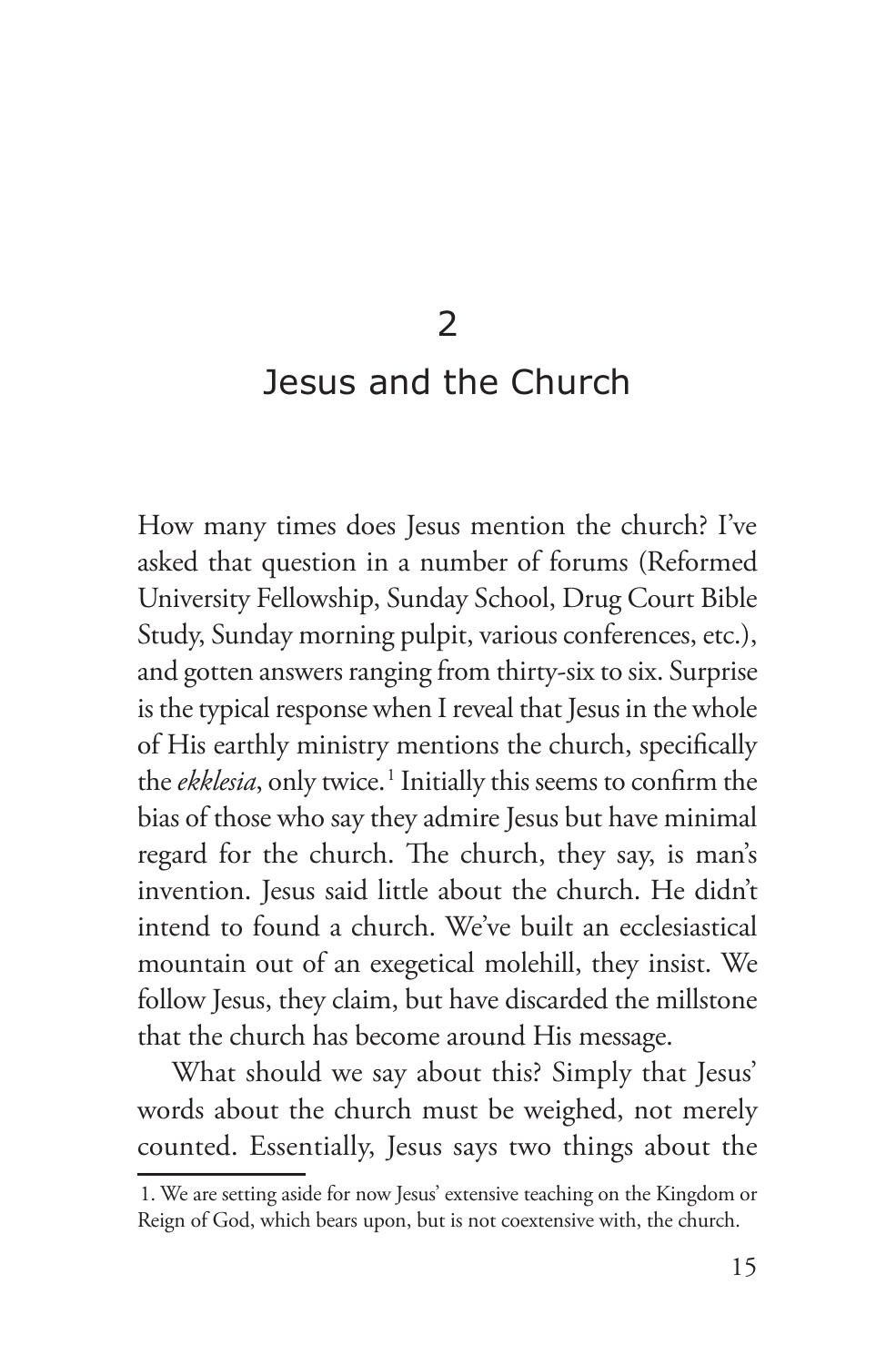Who Needs the Church?

church: In Matthew 16:18 He says, 'I will build my church.' In Matthew 18:17 He says, 'Tell it to the church.' Take them in order.

## I will build my church

And I tell you, you are Peter, and on this rock I will build my church, and the gates of hell shall not prevail against it (Matt. 16:18).

Having heard Peter's great confession of Jesus' identity, what does Christ promise to build? His church. Anything else? No. He promises to build no other earthly institution, no other worldly entity. He is not building a school, a business, a charity, or a legal enterprise. He attaches His personal pronoun 'my' to no other earthly entity. He does not speak of 'my' nation, or family, or business, or political party. He does not attach His name or reputation to a political cause or movement or legislation. Jesus sums up His entire mission as churchbuilding. This is His chief concern. When we arrive at the end of the Bible, we find that the work that Jesus came to do, that of building His church, has been completed:

And I saw the holy city, new Jerusalem, coming down out of heaven from God, prepared as a bride adorned for her husband (Rev. 21:2).

The church, the 'holy city,' the 'new Jerusalem' (cf. 3:12; Gal. 4:26), the 'bride' of Christ (cf. 21:9; 19:7; Eph. 5:22-32), descends from heaven, pure, perfected, completed, 'in all her glory' (Eph. 5:27, NASB). What is Jesus doing, incarnation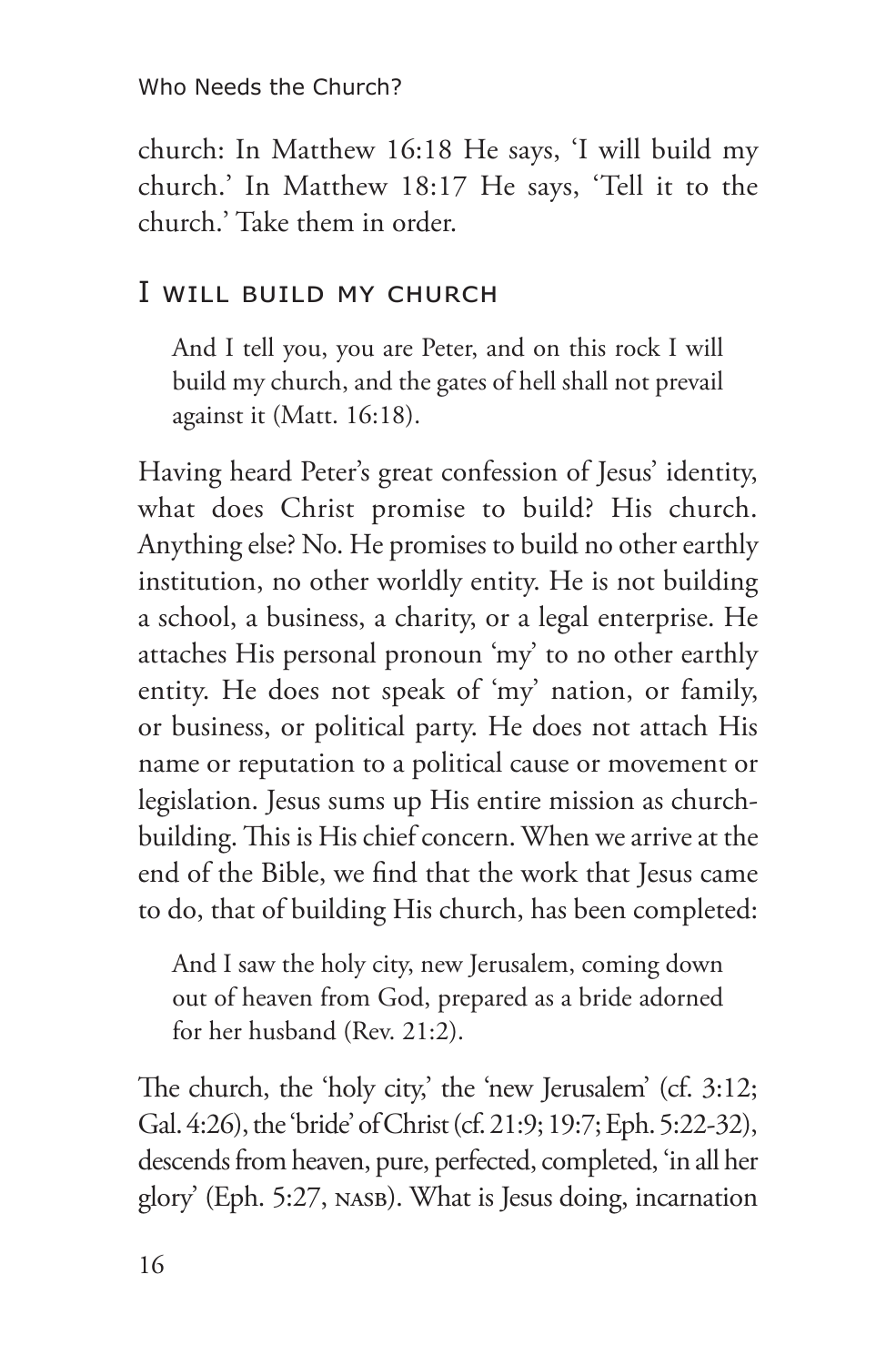and post-incarnation, through His atonement then and His mediation now? Building His church.

What is Jesus using this church to do? It is His tool, His weapon, by which He will batter down the 'gates of hell' and destroy the devil's strongholds (2 Cor. 10:4). Hell's 'gates,' its powers, will not 'prevail' against the church as it pursues its mission. The powers of evil that were dealt a death blow through the cross (Col. 2:15; Eph. 1:21) will see their destruction consummated through the activities of the church. This eradication of evil will be realized both in individual hearts through gospel proclamation and on a worldwide scale through missions (Matt. 28:18-20).

## Tell it to the church

Let's move to the second reference.

If your brother sins against you, go and tell him his fault, between you and him alone. If he listens to you, you have gained your brother. But if he does not listen, take one or two others along with you, that every charge may be established by the evidence of two or three witnesses. If he refuses to listen to them, tell it to the church. And if he refuses to listen even to the church, let him be to you as a Gentile and a tax collector (Matt. 18:15-17).

What does Jesus want us to tell to the church? He speaks of the problem of a sinning 'brother' who refuses to heed admonition, who refuses to repent. His obstinacy must be revealed to the church which must act to disassociate him: 'Let him be to you as a Gentile or a tax collector' (Matt. 18:17).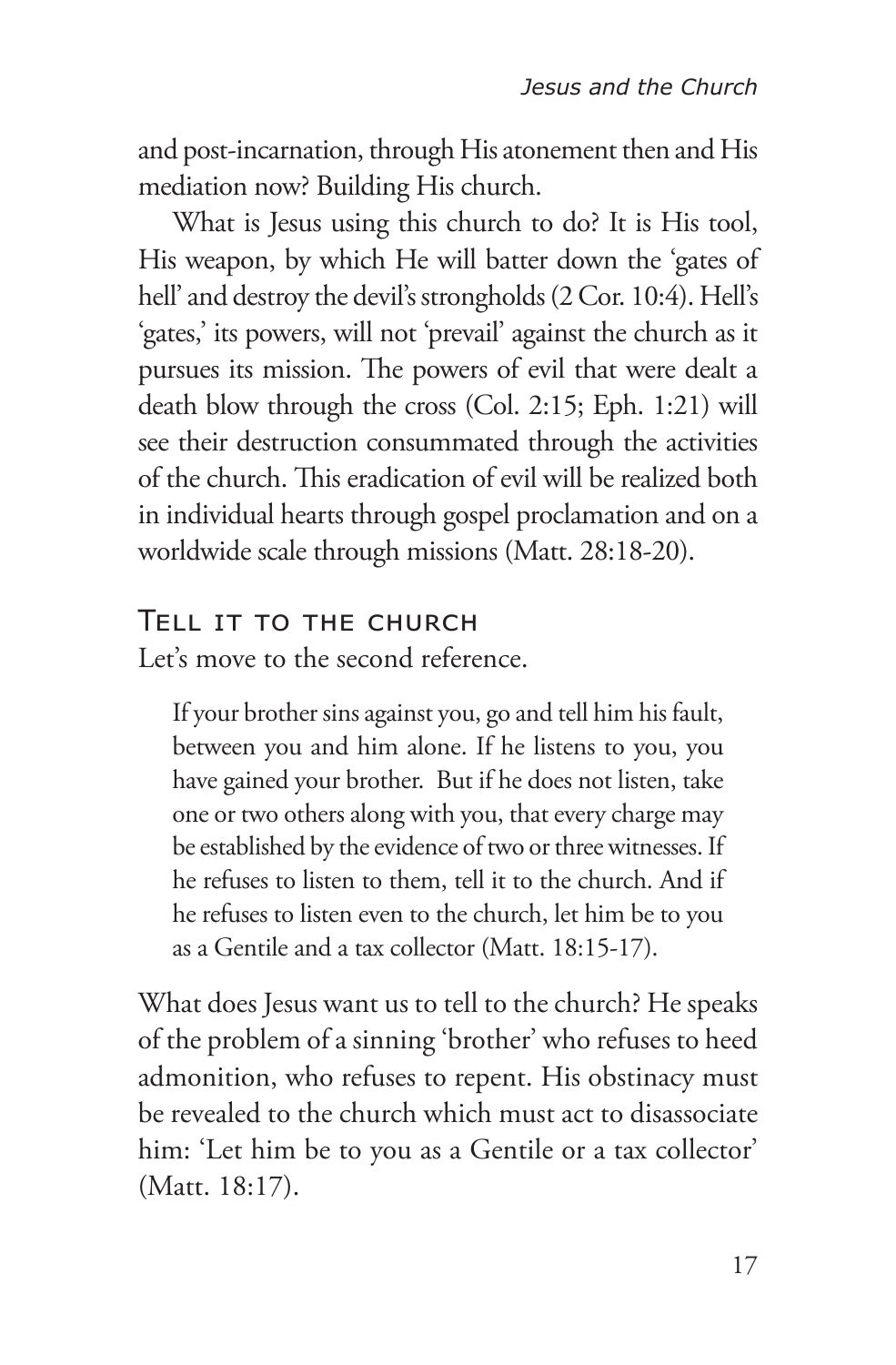## Who Needs the Church?

What is assumed or implied by this second reference to the *ekklesia*? More than most have imagined. The church that Jesus envisions has: 1) standards of belief and conduct to which participants are expected to conform; 2) membership, with clear guidelines about who is to be included or excluded; 3) a process of discipline which evaluates misbehavior and errant beliefs; 4) a form of government; 5) meetings at which a pertinent matter may be discussed; 6) officers who administer the whole. Jesus speaks in these two passages of committing to the church the keys of the kingdom of heaven (Matt. 16:19) and the power of binding and loosing (Matt. 16:19 and Matt. 18:18; cf. John 20:23). The church that Jesus envisions has concrete existence, bricks and mortar, one might say. It is an organization. It is an institution. It has members. It has leaders. Its members are committed to each other, to their leaders, to the Triune God whose church it is, and to the church itself as something greater than the sum of its parts.

The church that Jesus builds is not merely an informal gathering of believers at a coffee shop to pray and share Scripture verses. Such meetings are self-selecting; the church is not. Participants choose those with whom they will join in such meetings, typically according to common interests. However, the New Testament church looks nothing like an organization built along lines of affinity, except affinity for Christ. The numberless multitude in heaven consists of believers 'from every nation, from all tribes and peoples and languages' (Rev. 7:9). Many of the problems found in the New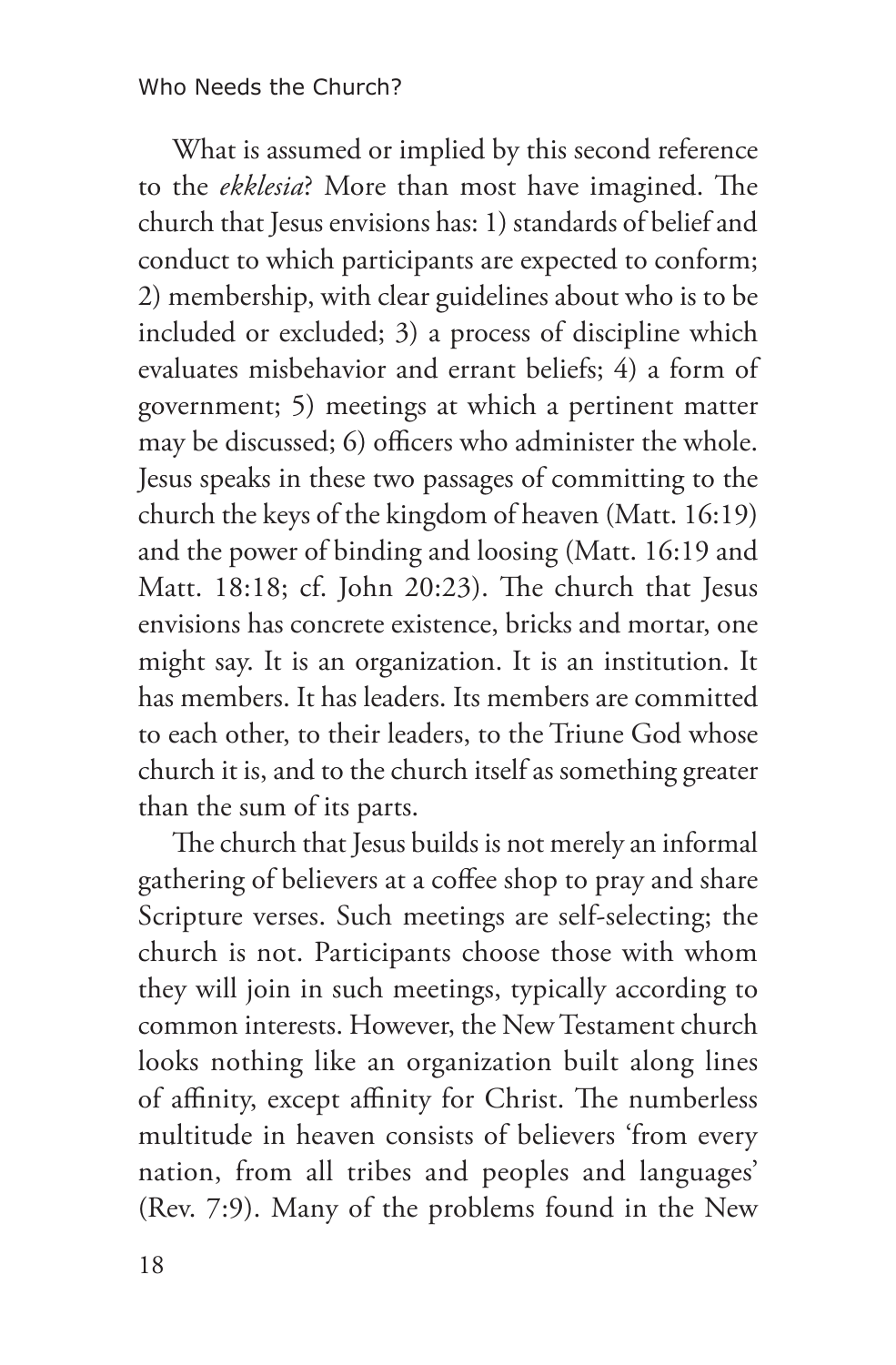Testament, with which the apostles and the epistles were dealing, arose precisely because of the diversity of age, class, and ethnicity of the members of the church (e.g. Acts 6:1-7; 15:1ff; Gal. 1–3; Titus 2; James 4; etc.). Informal gatherings also lack accountability. One may simply stop participating and walk out of the lives of those with whom one has been involved.

Because Jesus' words imply membership, standards, leadership and discipline, they suggest the mutual accountability and mutual responsibility of covenanted relationships. When leading evangelicals say, 'Don't go to church: be the church,' their leading is misleading. The gathering of two or three in Jesus' name is the same entity that excommunicates (Matt. 18:20, 18:17). We repeat: that entity has a government. It has a form of discipline. It has membership. It has standards of belief and conduct. One can be included or excluded from this church with eternal repercussions (certainly implied by the keys mentioned in Matt. 16:19; see also 1 Cor. 5:12; 6:4). It has meetings in which it is constituted as the 'church.' 'When you come together as a church,' the Apostle Paul says. 'As a church' indicates the church assembled formally, officially as a congregation under the direction of the elders (e.g. 1 Cor. 11:18; 5:4; 11:17, 20, 33, 34; 14:26). This is not to be confused with when private Christians 'come together' informally, unofficially, or spontaneously. Informal gatherings of Christians may be helpful. Interdenominational community Bible studies may be edifying. However, they are not the church. The intimate bonds created through group Bible studies and